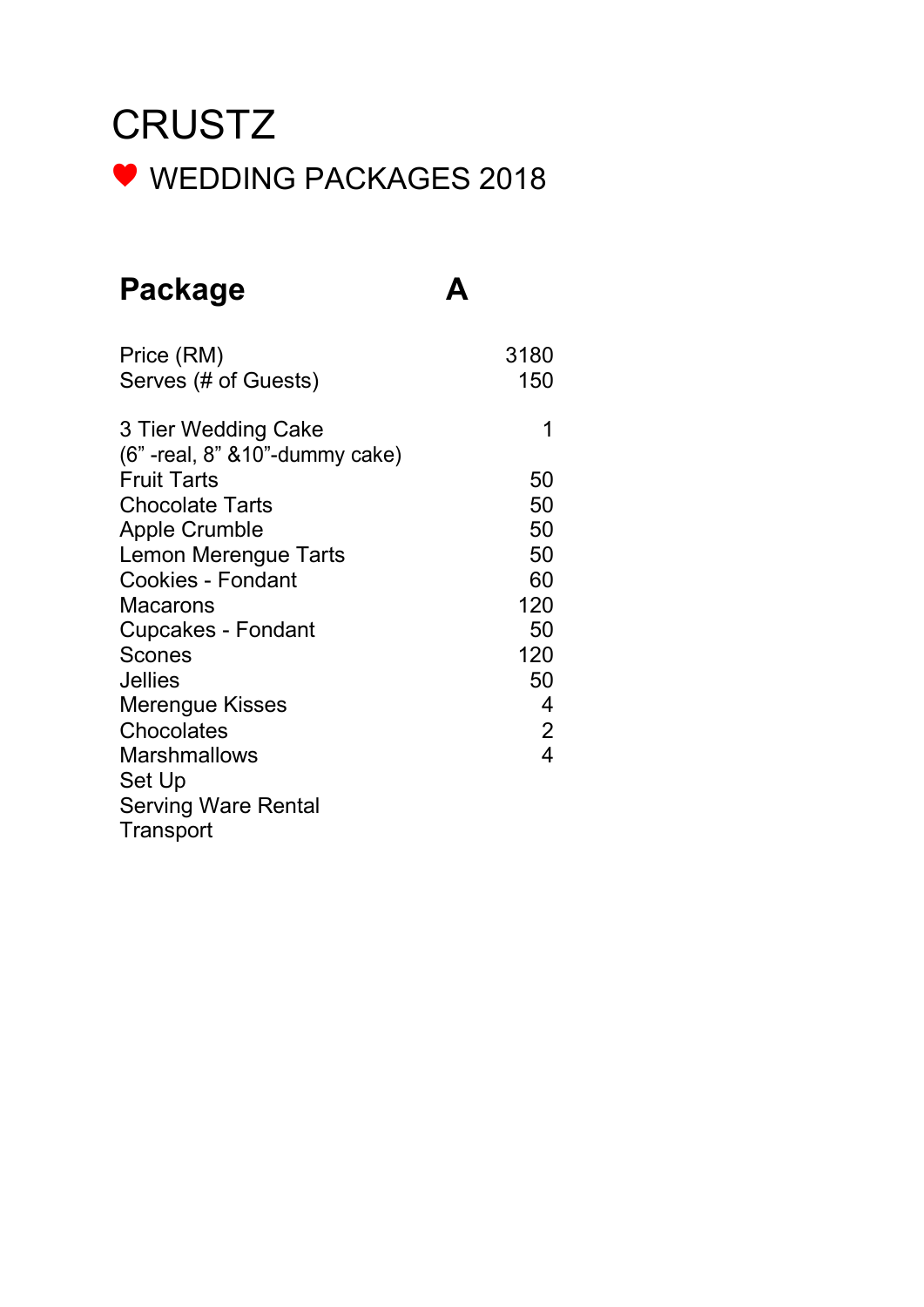### Package B

| Price (RM)<br>Serves (# of Guests)                        | 2680<br>100 |
|-----------------------------------------------------------|-------------|
| 3 Tier Wedding Cake<br>(6" - real, 8" & 10" - dummy cake) | 1           |
| <b>Fruit Tarts</b>                                        | 50          |
| <b>Apple Crumble</b>                                      | 50          |
| <b>Cookies - Fondant</b>                                  | 50          |
| Macarons                                                  | 100         |
| <b>Scones</b>                                             | 120         |
| <b>Cupcakes-Fondant</b>                                   | 50          |
| Chocolates                                                | 2           |
| <b>Merengue Kisses</b>                                    | 4           |
| <b>Marshmallows</b>                                       | 4           |
| Set Up                                                    |             |
| <b>Serving Ware Rental</b>                                |             |
| Transport                                                 |             |
|                                                           |             |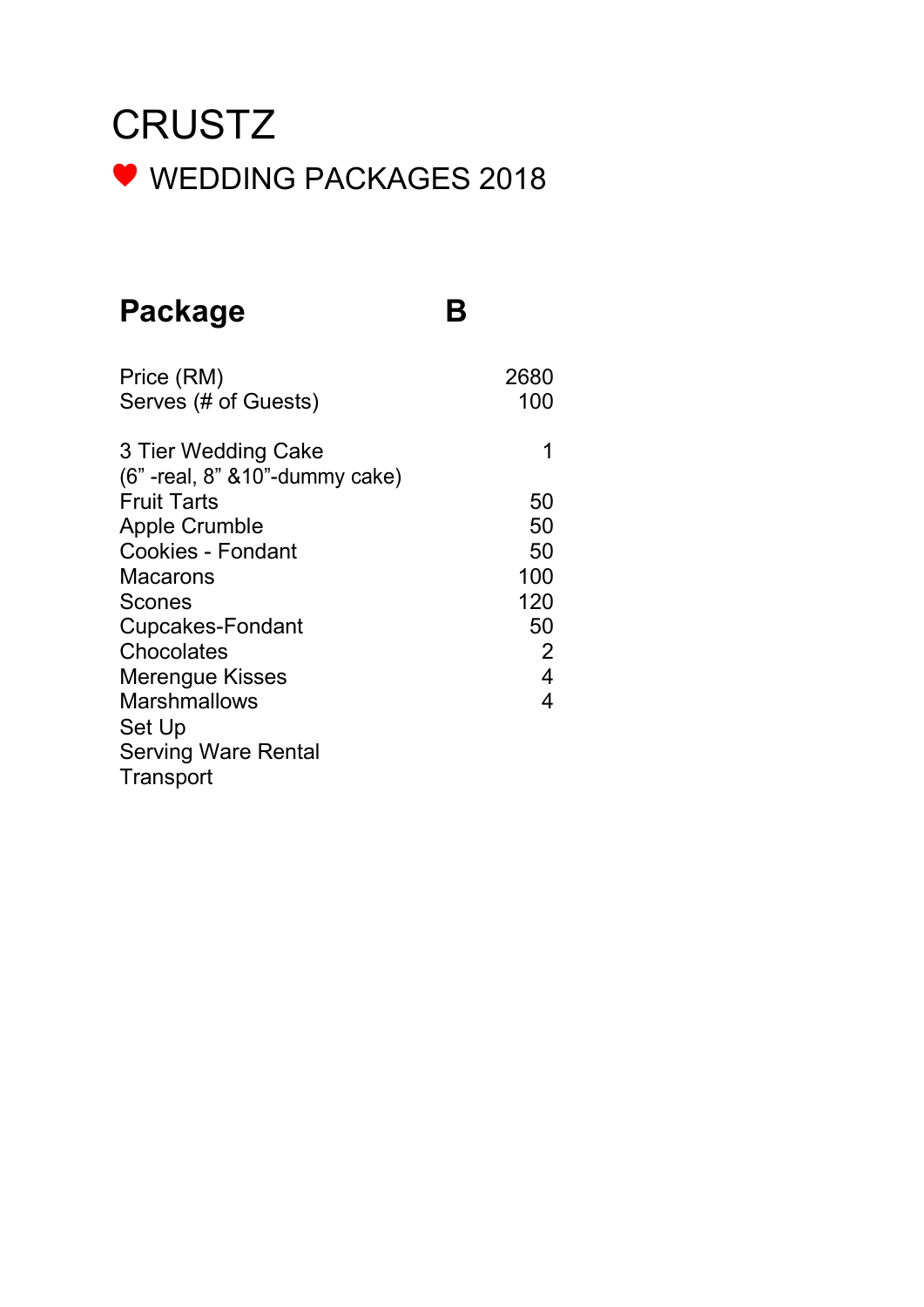### Package C

| Price (RM)                 | 2450                     |
|----------------------------|--------------------------|
| Serves (# of Guests)       | 80                       |
| <b>Fruit Tarts</b>         | 50                       |
| <b>Chocolate Tarts</b>     | 50                       |
| <b>Apple Crumble</b>       | 50                       |
| Lemon Merengue Tarts       | 50                       |
| <b>Cookies - Fondant</b>   | 60                       |
| Macarons                   | 120                      |
| <b>Cupcakes-Fondant</b>    | 60                       |
| Scones                     | 100                      |
| <b>Cream Puffs</b>         | 80                       |
| Merengue Kisses            | 4                        |
| Chocolates                 | $\overline{2}$           |
| <b>Marshmallows</b>        | $\overline{\mathcal{L}}$ |
| Set Up                     |                          |
| <b>Serving Ware Rental</b> |                          |
| Transport                  |                          |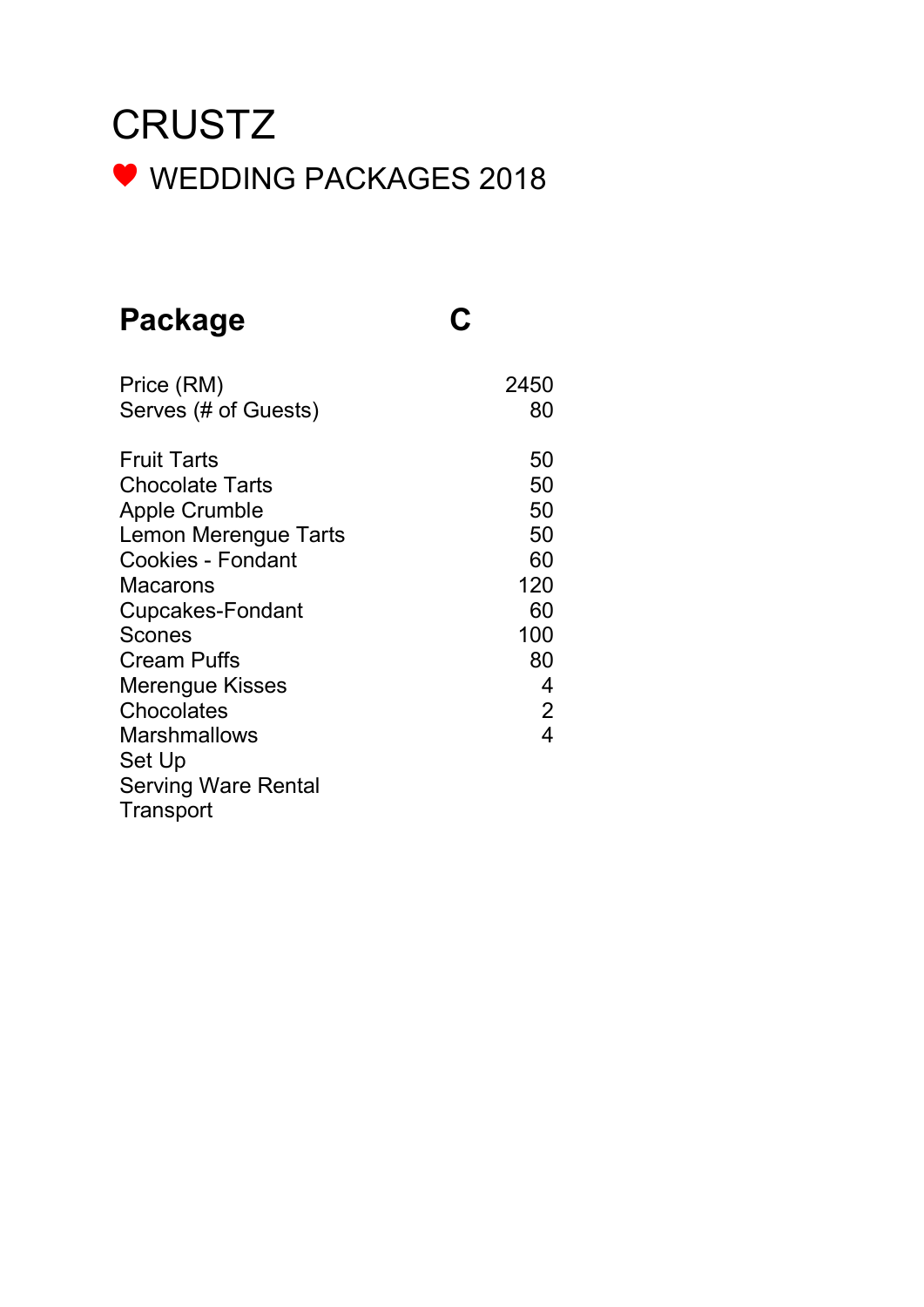#### Package D

| Price (RM)                 | 1880 |
|----------------------------|------|
| Serves (# of Guests)       | 60   |
| <b>Fruit Tarts</b>         | 75   |
| <b>Apple Crumble</b>       | 75   |
| <b>Cookies - Fondant</b>   | 50   |
| Macarons                   | 100  |
| Scones                     | 100  |
| Cupcakes-Buttercream       | 55   |
| Chocolates                 | 2    |
| <b>Merengue Kisses</b>     | 4    |
| <b>Marshmallows</b>        | 4    |
| Set Up                     |      |
| <b>Serving Ware Rental</b> |      |
| Transport                  |      |
|                            |      |